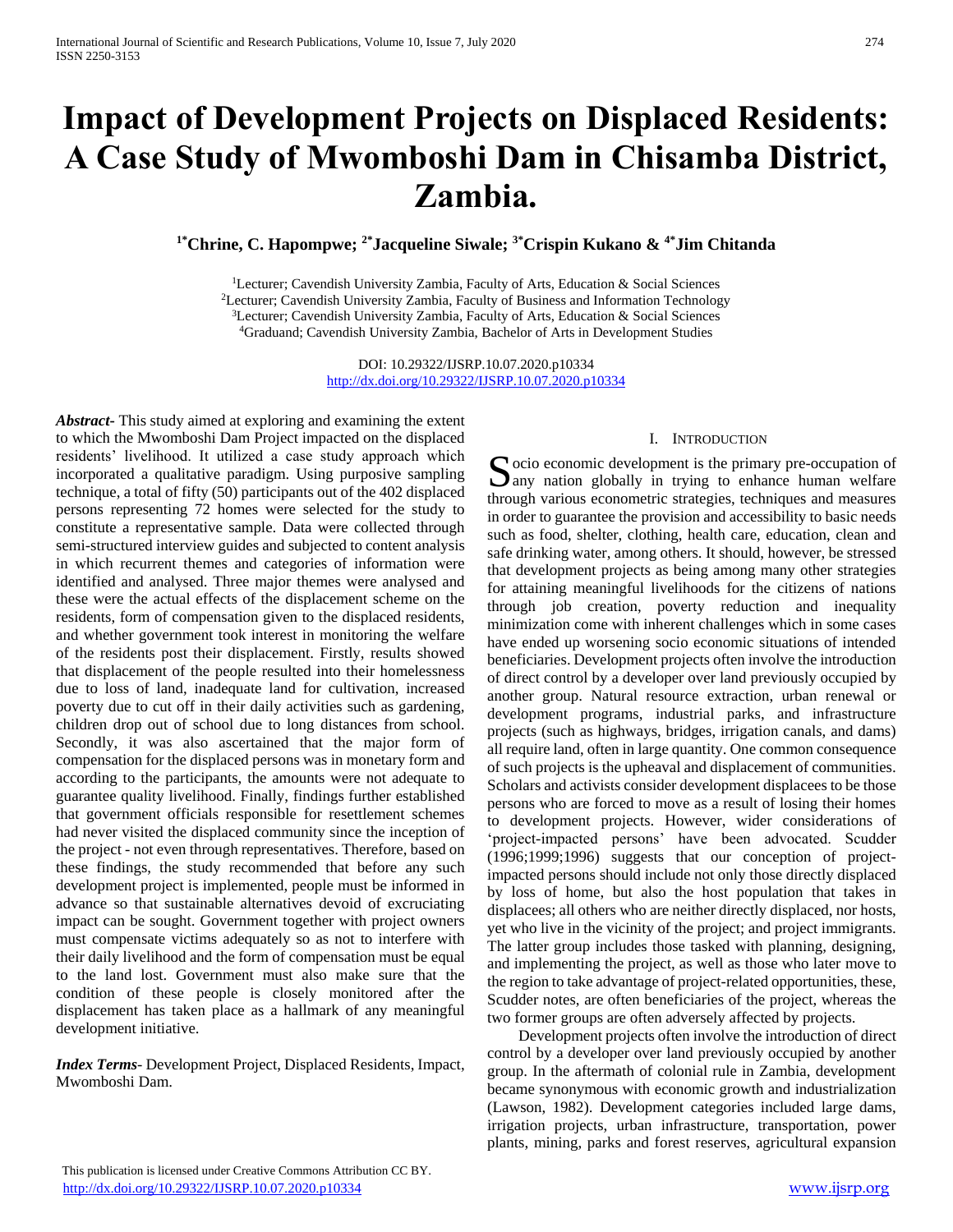and population redistribution schemes. While these categories may be beneficial in the broad development paradigm, it has resulted in fostering social and economic inequalities, serving the interests of narrow elite, destroying the environment, displacing and impoverishing people dependent on land.

 While it may have as many meanings as people who invoke its name, development generally has positive, though perhaps ambiguous, connotations. Uneven development is a bad thing and sustainable development is a good thing but, for the most part, under- developed countries and communities seek to become more developed, whether that is through improving health and livelihoods, expanding educational opportunities, or building infrastructure. Nevertheless, as the citations above suggest, development does not benefit everyone equally and for millions of people around the world, development has cost them their homes, their livelihoods, their health, and even their very lives. The suffering of those displaced by development projects can be as severe, and the numbers as large, as those displaced either internally or internationally by conflict and violence. Most large dams are built to provide power or water to people other than those who have to make the sacrifices necessary for the dams to be built. The people who lose their land and perhaps their homes, their communities, their jobs, the graves of their ancestors, and the abodes of their spirits seldom enjoy the benefits, and suffer many of the inconveniences, of these projects. The resettlement and compensation of the losers have generally been regarded by the responsible authorities as an awkward necessity, to be undertaken at the lowest possible cost. The water harnessed by these dams, and the land occupied by the project, are often, under the law, considered to be national resources to which the local residents have only secondary rights. For political and economic reasons, large dam projects are often regarded by their proponents and by governments to be in the national interest and therefore to take precedence over any local interests. It is, therefore, against this background that this study seeks to establish the impact of development projects on the victims as regards to the Zambian context (Lawson, 1982) by focusing on the often-overlooked phenomenon of development-induced displacement, consequences, challenges of the community and the efficacy of government mechanisms to guarantee quality sustainable livelihood of displacees (Phiri, 2009) (emphasis supplied).

## **1.1. Problem Statement**

 The involuntary resettlement of established rural populations to make way for a macro development project is usually disastrous for at least some of the people concerned, hardly less painful and disruptive than war or flood. According to UN (2004) report, attempts to soften the blow of forced removals by resettling whole communities, with a view to providing mutual support in reestablishing the normal activities and relationships of the rural families, have seldom worked. Resettlement is usually the occasion for a dispersal of traditionally cohesive communities. The very poor, the elderly, and the disadvantaged mostly cannot or do not wish to make a new life in the place designated by the planners for them. On the other hand, the strong, the wealthy, and the enterprising may actually welcome the opportunity provided by compensation payments and resettlement entitlements to move out of an economic backwater and seek their fortunes elsewhere, free of the encumbrance of dependent relatives. Even this positive

 This publication is licensed under Creative Commons Attribution CC BY. http://dx.doi<u>.org/10.29322/IJSRP.10.07.2020.p10334</u> [www.ijsrp.org](http://ijsrp.org/)

outcome may have its darker side, as neighbours and kin who cannot follow them are deprived of their energy, ideas, and enterprise. The idea that a resettlement program can be undertaken as a development program has become a part of the standard expression of project preparation, though nothing is usually done by both project implementers and government officials in notifying the victims way in advance for them to prepare fully. Against this background, therefore, to what extent does the Mwomboshi Dam Project reflect the ethos of sustainable development, actual intentions and actions of the authorities, and can the re-settlers themselves use the opportunities provided by compensation and other entitlements to improve their own lives?

## **1.2. Study Objectives**

- (i) To explore the effects of the Mwomboshi Dam Project on the displaced residents.
- (ii) To establish the efficacy of compensation schemes in bettering the lives of the displaced persons.
- (iii) To critique post implementation mechanisms undertaken by government officials after the resettlement of displaced residents in Mwomboshi.

### II. LITERATURE REVIEW

#### **1.3. Effects of Dam Projects on Displaced Persons**

 The literature on large dams and their economic, environmental, and social impacts is vast. McCully's book (2001) and the WCD report (2000) provide comprehensive overviews of the impacts of large dam projects, including direct displacement and resettlement, but also other impacts that could lead to indirect displacement. These include: the inundation of valuable farmland and animal habitat; the capturing of sediment by dams, leading to erosion and soil degradation downstream; the endangerment of freshwater habitats, leading to the extinction or threatening of riverine and wetland life forms; reservoir-induced seismicity; the spread of diseases by insects that thrive in stagnant reservoir water; and environmental destruction and human death as a result of dam failure or collapse. The report by Bartolome et al. (2000), prepared to inform the WCD report-writing process, offers a comprehensive discussion of recent practices concerning the displacement, resettlement, rehabilitation, and development of people adversely affected by dam projects. It also suggests a number of ways to improve accountability and facilitate negotiation in future resettlement schemes.

 Moreover, Colchester's paper (2000) provides an overview of the impact of development projects such as dams throughout the world on indigenous populations and ethnic minorities. It highlights that these groups make up a disproportionately large percentage of those whose livelihoods are adversely affected by development projects, for example, despite constituting only 8 per cent of India's population, Adavasis (tribal peoples) are estimated to make up 40-50 per cent of those displaced by development projects in the country. Colchester's paper points out that the experience of indigenous peoples with dams has been characterized by cultural alienation, dispossession of land and resources, lack of consultation, insufficient or a complete lack of compensation, human rights abuses, and a lowering of living standards. The specific and strong cultural connection that many indigenous groups have with the land on which, and the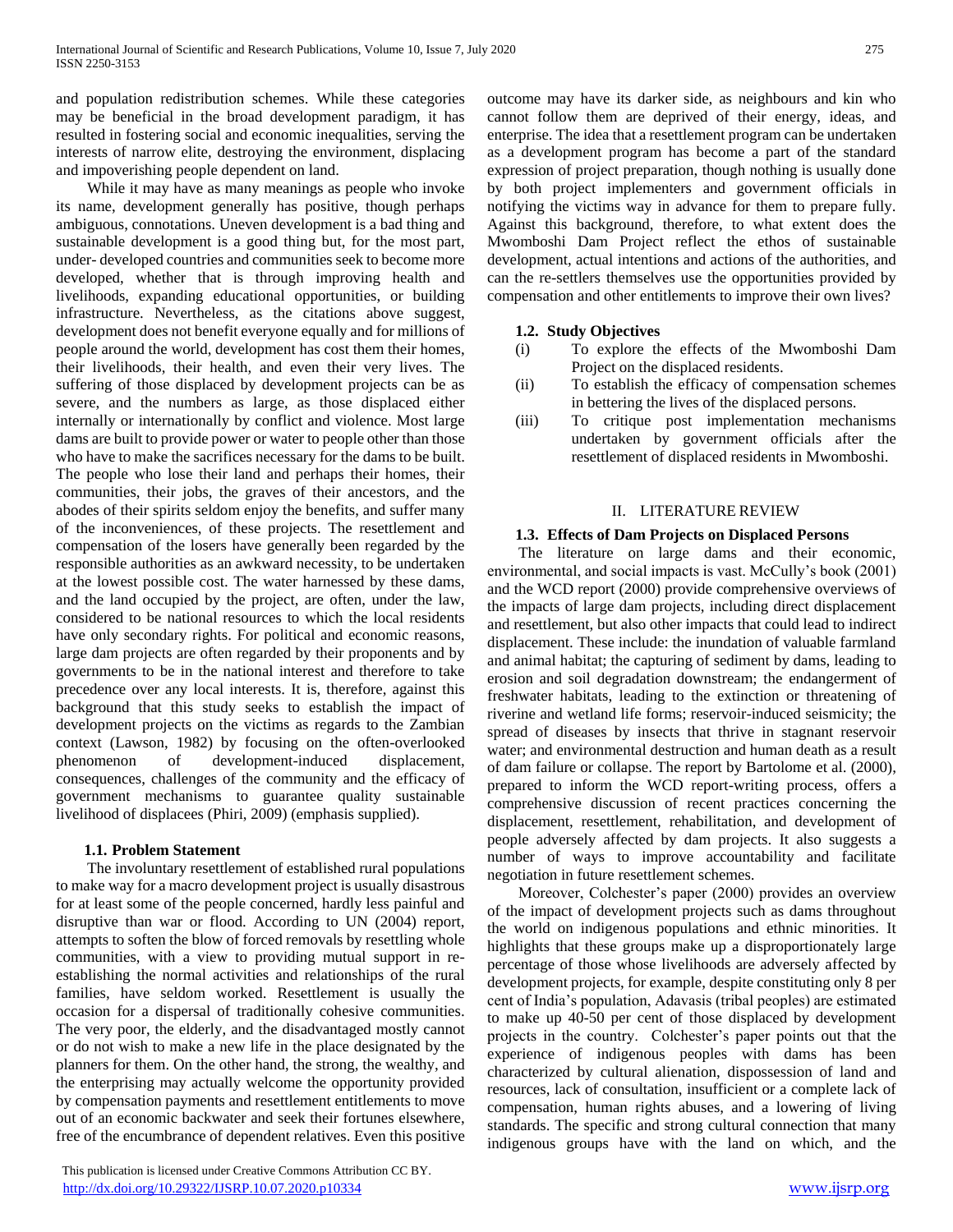environment in which, they live makes their physical dislocation potentially more harmful than is often the case for other groups. According to Kumar (2005), the Dam building is one of the most important causes for development related displacement. According to a report, 'during the last fifty years, some 3,300 big dams have been constructed in India. Many of them have led to large-scale forced eviction of vulnerable groups. The situation of the tribal people is of special concern as they constitute 40 to 50 per cent of the displaced population' (Kumar, 2005). The brutality of displacement due to the building of dams was dramatically highlighted during the agitation over the Sardar Sarovar Dam. It has been called 'India's most controversial dam project'. For children, Cernea (2000) notes that resettlement often interrupts schooling. In many households, owing to drops in income and living standards, children may never return to school, instead being drafted into the labour market earlier than might otherwise have occurred. Other groups, such as the elderly and the disabled, might also face higher risk intensities in the displacement and resettlement processes, although, as for the other groups, the conditions of the project, resettlement procedure, and resettlement site play a role in determining which groups, if any, experience different and more intense risks.

#### **1.4. Compensation Schemes and Mechanisms**

 In general, the issue of gender disparities in compensation resettlement operations has been ignored in the literature. A small number of studies have shown that women often experience the adverse consequences of forced resettlement more strongly than men. For example, compensation payments are usually paid to the heads of households, which can concentrate the cash value of family assets in male hands, leaving women and children at higher risk of deprivation. Agnihotri's chapter (1996) exposes another form of gender discrimination in compensation criteria in Orissa, where entitlement to land compensation for unmarried persons is set at age 18 for men and age 30 for women. Other research has shown that, in urban development projects, women can be harder hit by displacement because they are more likely to derive income from small businesses located at or near their residences. In rural areas, women can be more adversely affected because they are often more dependent than men on common property resources for income sources.

 Participatory methods of resettlement planning can also expose the ways in which women can be prevented from shaping and/or benefiting from projects and compensation schemes. For example, Guggenheim's (1993) discussion of Mexico's Zimapan Dam Project highlights that, at first, women were common participants in community consultations because their husbands were working away from home for the agricultural harvest. The women's demands changed resettlement plans to include not only land compensation but also credit to open sewing and baking enterprises. However, once the consultations began producing tangible results, men began attending in place of their wives.

 Findings further show that villagers are often not properly informed of the details of their displacement and there is lack of resources and access to alternative housing. New mega-projects displace already resettled communities; in some districts the population has been displaced several times in just a few decades. The utter casualness with which those displaced are sometimes subjected to multiple displacements is described in the Bargi Tribunal report. The plots allocated to the oustees for construction

of new homes were chosen in cavalier fashion by the authorities. This becomes apparent when one learns of the fact that their carefully reestablished homes such as they were fell victim to submergence once more without the slightest hint of a warning from the engineers and planners of the dam. Traumatized once, the loss of their security for the second time was unimaginable. For this second displacement, no compensation was paid, compounding several times over the original injustice of Working Papers Center on Migration, Citizenship and Development forcing them to occupy plots barely one-tenth the size of their original holdings. The villagers had no choice but to put up the money to re-house themselves as they had no alternate shelter, or place to stock provisions and stores safe from the vagaries of weather'. To impose the trauma of forced relocation on any population once is grave enough. To do it again and again merely because of casualness or slipshod advance planning or lack of coordination by engineers and project officials reflects bureaucratic insensitivity and callousness at its nadir (Hemadri and Mander, 1999).

## **1.1. Implementation Process and Post Implementation**

**Mechanisms (GRZ Resettlement Framework, 1995)** Government through relevant ministries expressly links the resettlement implementation process to the civil works. No Project Unit will initiate construction until the relevant officer or the ESU has certified that all of the DPs have received the agreed upon compensation and other assistance and the land or access to it lies free of claim with government. If in the course of implementation, any additional resettlement or income restoration activities prove to be necessary; government through relevant authorities will consult with the local communities on the alignment of the project and access roads or the location of the substation (or the area for any expansion). On the basis of these discussions and the consultations, implementers will define a compensation and resettlement plan that will be submitted to the financing agency, if any, for approval. In such an instance, they will insure that all agreed-upon resettlement activities are completed before initiating those improvements in the project.

 According to Phiri (2009), lack of National resettlement policy has increased illegal settlements and land conflict in resettlement areas. It takes a lot of resources to plan and implement a program such as the dam resettlement program; involvement of other NGOs could help make resettlement areas more viable communities. Need to strengthen the collaborative mechanisms with various stakeholders (private sector, NGOs) to enhance service provision. Need to handle the concern of the amount of planning beforehand and the need for proper infrastructure in the resettlement areas. Poorly implemented livelihood and support programs and investment in skills training and income generation activities delayed resettlement compensation, relocation, flooded area affected resettlers livelihoods increased investment in Zambia's resources means displacement of rural poor exacerbated by poor consultation processes (Munshifwa, 2007).

#### **1.1. Development Projects and Displacement Synopsis in Zambia**

 Colson's detailed study (1971) of the impacts of the Kariba resettlement scheme on the Gwembe Tonga is a classic work, not just of the literature on displacement but also of the field of anthropology. The WCD case study by Soils Incorporated and Chalo Environmental and Sustainable Development Consultants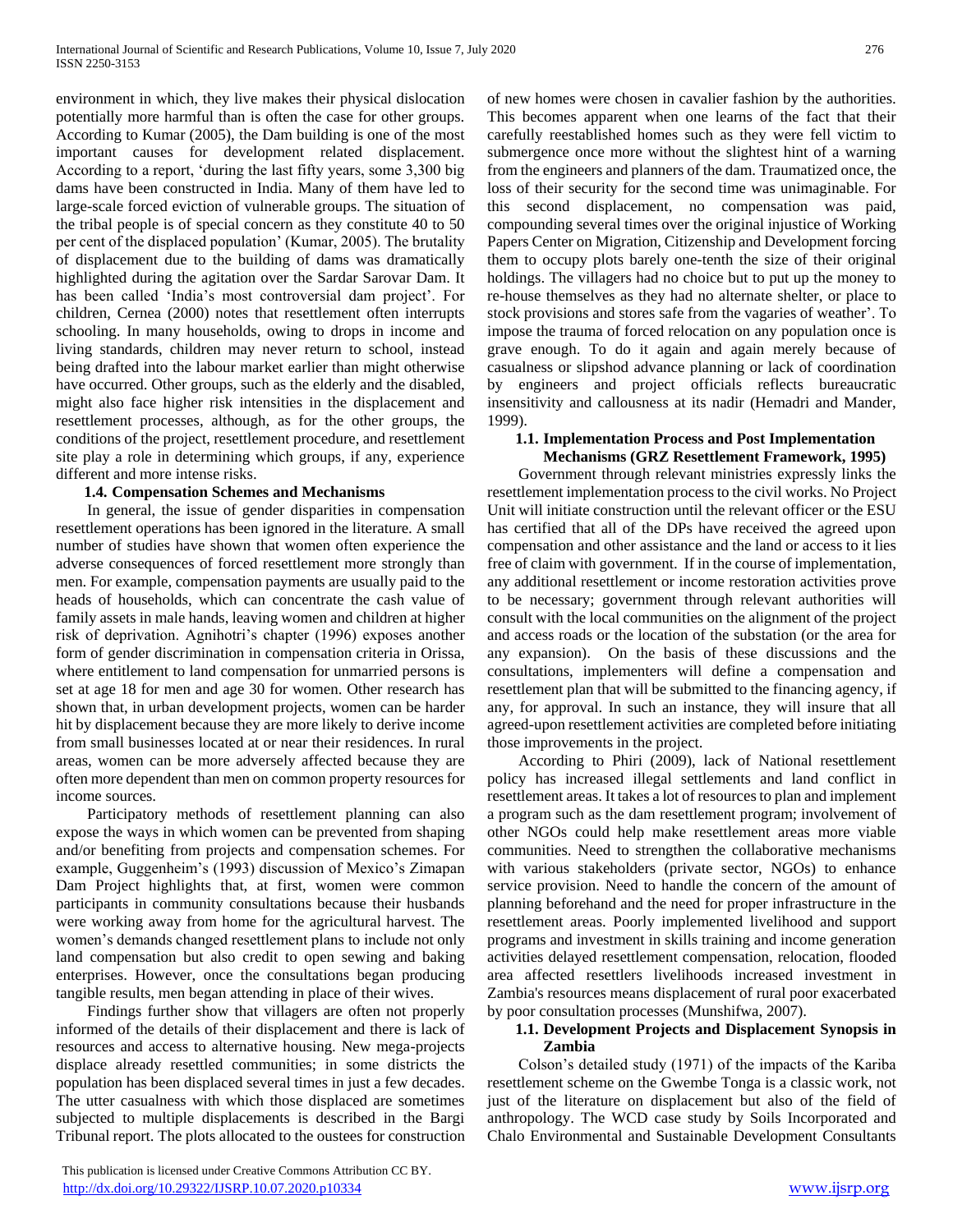(2000) also assesses the Kariba Dam project in Zambia, which displaced approximately 57,000 people. Findings show that victims reported being landless. Development dam projects such as Kariba removes the main foundation upon which people's productive systems, commercial activities and livelihoods are constructed. Homelessness is yet another major end. Results of these surveys found out that loss of shelter tends to be only temporary for many victims of the project; but for some, homelessness or a worsening in their housing standards remains a lasting condition. In a broader cultural sense, loss of a family's individual home and the loss of a group's cultural space tend to result in alienation and status deprivation.

 According to Government of Zambia (2013) Strategic Plan 2013 - First Quantum Minerals (FQM) Trident Mine project in Solwezi, Zambia's largest single mine - 600 households were displaced and resettled at Shinengene resettlement scheme. Evidence has shown that the livelihood of these residents were insecure. Moreover, the Government Republic of Zambia (1995) Profile of the Department of Resettlement paper shows that in 1994, 2,000 people in North - Western Province in Solwezi faced displacement due to Chisola Dam construction by Kalumbila Mine in Solwezi. The main impact was a negative environmental impact which affected the health of these residents. Additionally, research shows that these residents were deprived of their freedom of expression and their livelihood compromised. Furthermore, Munali Nickel Mining in Mazabuka acquired 3,000 hectares of land in 2008 plus an additional 2,100 hectares for mine extension and this displaced about 125 families and needed resettlement. This resulted in a negative impact on food security, legality and the socioeconomic standing of the victims.

### 1.2. **Theoretical Framework**

## **The Scudder–Colson and Cernea's Impoverishment Risks and Reconstruction (IRR) Models**

 In the early 1980s, building upon earlier approaches that dealt primarily with the processes of voluntary resettlement, Scudder and Colson proposed a *four-stage model* of how people and sociocultural systems respond to resettlement. The stages were labeled recruitment, transition, potential development, and handing over or incorporation. In the recruitment phase; policy-makers and/or developers formulate development and resettlement plans, often without informing those to be displaced. During transition; people learn about their future displacement, which heightens the level of stress experienced. Potential development occurs after physical relocation has occurred in which displaced persons begin the process of rebuilding their economy and social networks. Handing over or incorporation refers to the handing over of local production systems and community leadership to a second generation of residents that identifies with and feels at home in the community. Once this stage has been achieved, resettlement is deemed a success. The Scudder–Colson model focused on the different behavioral tendencies common to each of a series of stages through which resettlers passed. At first, the model was formulated to explain the stages of voluntary settlement, and was only later applied to some cases of involuntary resettlement (i.e., those 'successful' cases that passed through all four stages). In the 1980s and 1990s, the mounting evidence of involuntary resettlement schemes that failed to pass through all four stages suggested that a new model was necessary to explain the

 This publication is licensed under Creative Commons Attribution CC BY. <http://dx.doi.org/10.29322/IJSRP.10.07.2020.p10334> [www.ijsrp.org](http://ijsrp.org/)

consequences of involuntary relocation. In particular, it was recognized that a new theory was necessary to model what was increasingly seen as predictable impoverishment in forced resettlement schemes and Cernea's Impoverishment Risks and Reconstruction (IRR) became handy.

 Cernea's Impoverishment Risks and Reconstruction (IRR) model arose in the 1990s in response to this recognition. In contrast to the Scudder–Colson model, the IRR model does not attempt to identify different stages of relocation, but rather aims to identify the impoverishment risks intrinsic to forced resettlement and the processes necessary for reconstructing the livelihoods of the displaced. In particular, it stresses that, unless specifically addressed by targeted policies, forced displacement can cause impoverishment among the displaced by bringing about landlessness, joblessness, homelessness, marginalization, food insecurity, loss of access to common property resources, increased morbidity and mortality, and community disarticulation. To these risks, Downing and others have added: loss of access to public services, disruption of formal education activities, and loss of civil and human rights. The model also recognizes risks to the host population, which, while not identical to those of the displaced, can also result in impoverishment.

 Not all of these processes necessarily occur in each case of forced resettlement and not all displaced households are necessarily affected in the same way by each process. Rather, the model notes that, when taken together, these processes capture the reasons behind many failed resettlement operations. Aside from distinguishing risks, the IRR model serves several other functions: as a predictor of impoverishment; as a guide for formulating research hypotheses and conducting theory-led field investigations research; and as a compass for risk reversal, advocating targeted resettlement policies, such as land-based (as opposed to mere cash-based) resettlement, job creation, health and nutritional safeguards, and social network rebuilding

### **1.1. Conceptual Framework**

 The conceptual framework is the system of concepts, assumptions, expectations, beliefs, and theories that support and informs research. The study's conceptual framework in Figure 1 below is depicted by Emergency displacement, Inadequate Compensation and Weak Monitoring and Evaluation mechanisms as independent variables (IV) which automatically impact on displaced persons' sustainable livelihoods as Dependent Variable (DV). Emergency displacement may reflect inadequate public policy framework on communicating to the affected persons on the impending development projects within their localities which directly affect them while compensation implies the extent to which the relocation schemes / packages cover all necessities as immunity against any unforeseen internal or external shocks in new locations. The M&E mechanisms depict the post implementation interventions government or developers put in place to guarantee improved livelihood of the displaced persons beyond mere compensations given.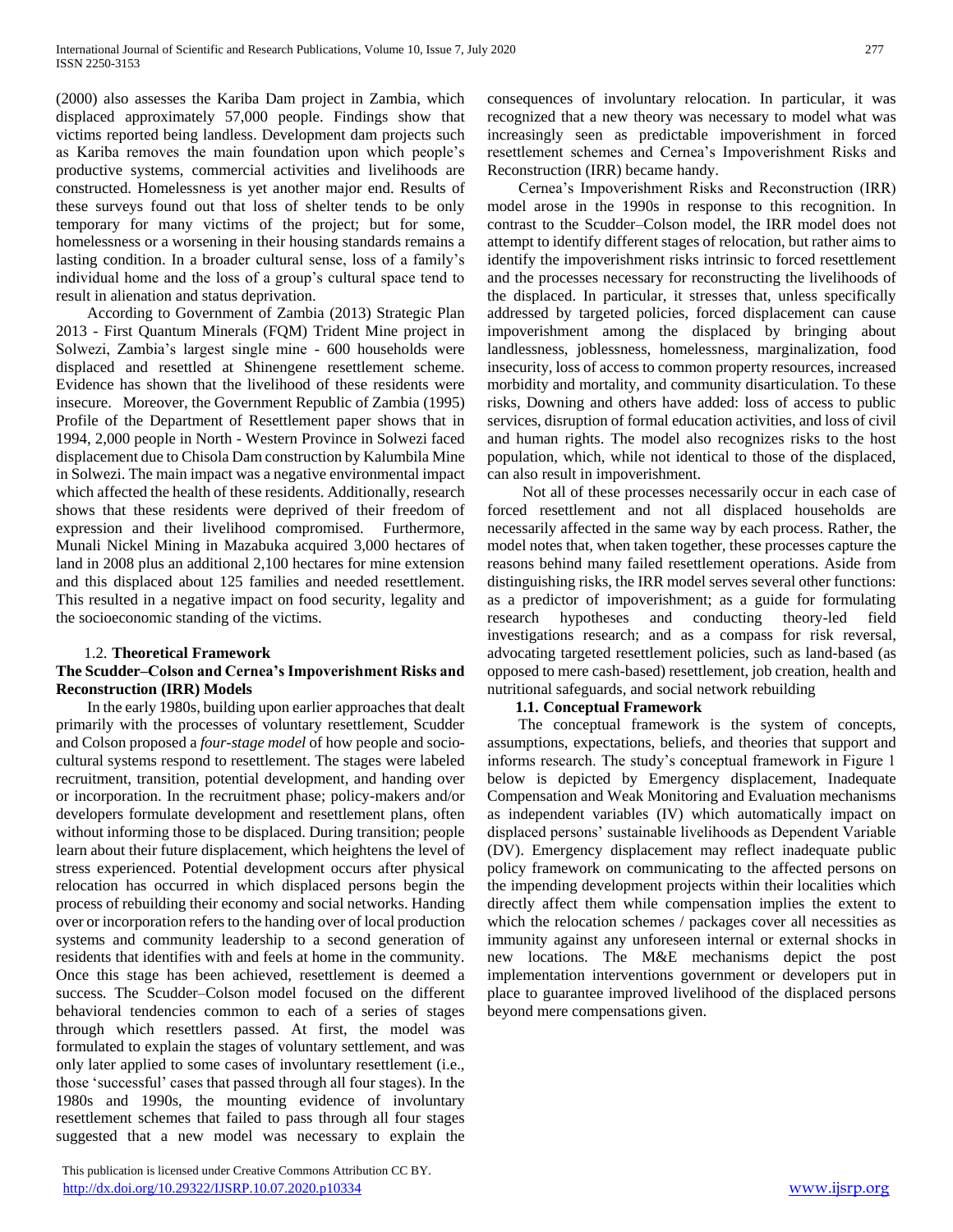

**Figure 1:** Study's Conceptual Framework **Source**: Author's Construction (2020)

#### III. METHODOLOGY

 This study utilized a case study approach which largely incorporated a qualitative paradigm. According to Merriam (2009: 13), "qualitative researchers are interested in understanding the meanings people have constructed, that is, how people make sense of their world and the experiences they have in the world". This means that qualitative researchers study things in their natural settings, attempting to make sense of, or to interpret phenomena in terms of the meanings people bring to them. Therefore, this approach proved most suitable for this study because it is valuable in providing rich descriptions of complex phenomena under investigation.

 The target population of the study was Mwomboshi rural community residents who were displaced as a result of the construction of the dam in 2016 which was commissioned by the then Republican President of Zambia, Mr. Edgar Chagwa Lungu. According to key informants and project implementers, a total of 72 homes were displaced with a total of about 402 residents who occupied the area then. The study purposively sampled 50 participants representing 72 households as sufficient sample size for the study. Data were collected through semi-structured interview guides and subjected to content analysis in which recurrent themes and categories of information were identified and analysed. Three major themes were analysed and these were the actual effects of the displacement scheme on the residents, form of compensation given to the displaced residents, and whether government took interest in monitoring the welfare of the residents post their displacement.

#### IV. FINDINGS AND DISCUSSION

 In line with the research questions, the following were the study's findings and the discussion assigned.

## **1.1. Effects of Mwomboshi Development Project on the Displaced Persons**

 The first research question of the study was to ascertain the effects of the resettlement on the victims of the Mwomboshi dam development project. Results show that the effects of Mwomboshi

dam project include, increase in poverty levels among the displaced persons, inadequate land for cultivation, children dropping out of school due to long distances from the resettlement area and loss of daily livelihood such as gardening. Before the inception of the project, victims had a stable life at their level, children could easily go to school, their livelihood was not as bad as after the project was implemented. This was due to the disruption in activities such as gardening and the grabbing of land for cultivation, which was said to be their main source of survival. Participants complained that they were not given full information on time for them to prepare for the relocation and this made their lives difficult because it was urgent. Therefore, affected people should be fully informed and closely consulted on resettlement and compensation options. Where adversely affected people are particularly vulnerable, resettlement and compensation decisions should be preceded by a social preparation phase to build up the capacity of the vulnerable people to deal with the issues. Social preparation would so be necessary to obtain cooperation for the project to proceed in cases where there is likely to be significant social resistance. These findings are also consistent with Mathur's (2011) findings in his similar study. According to (Mathur, 2011), in the past 5 decades it has become clear that grand-scale infrastructure and development projects do not necessarily result in general good. The adverse impacts of such projects on the environment and population are now documented although a lot still needs to be unearthed. Participants in this study reported an increase in poverty levels among the victims. Consistent with empirical review by Cochester and Mathur, it is correct to argue that large-scale displacement of people and inadequate resettlement programs have resulted in the economic and sociocultural impoverishment of communities, which has left them psychologically and culturally traumatized which is also supported by tribal and rural communities which constitute the majority of such affected populations. Living at the margins of the society, these groups often lack the voice and capacity to protect their interests, and are thus overrun by the march of development.

 One of the male participants had the following to say; therefore, if a household ran out of food, another household in the village would help out. Another female participant testified that**:** 

 *"In our village not everyone had enough land. The poor people were often dependent on well-off households. Someone would come to our house and would say my grandchildren or children have not eaten. In such an instance, whatever I had in my house, rice, coarse grain, maize or anything, I would give them a portion so that they too could eat a meal. The person whom I helped might come at a later point to do some work voluntarily at my house or in my field. Moreover, it was not considered good if someone in the village went hungry when you stored food in your house. But now everything is new, new life, new people, new interaction, this has increased our poverty levels and we are not happy."*

 In recent times, displaced communities have become more vocal, and in some cases have resisted forced displacement. In the case of the Mwomboshi Dam, the affected people opposed the construction of the dam from the beginning of the project. They had a strong sense of attachment to their native villages and saw displacement not only as a process of uprooting but also as a threat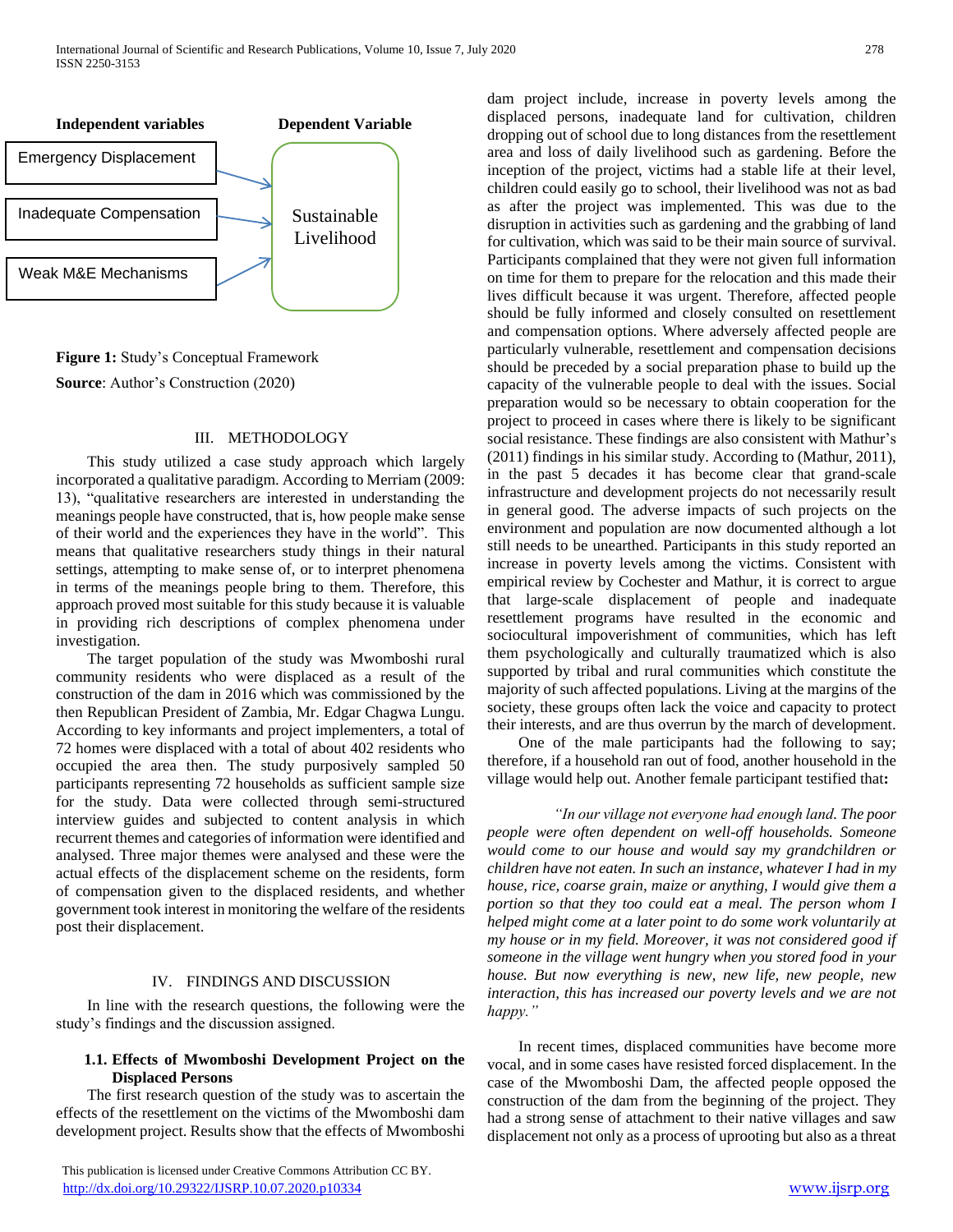to their survival. However, following the government's approval of the project, these residents had no option but to vacate the land.

## **1.1. Form of Compensation**

 Compensation is a payment for a loss. In land law, compensation is defined as the amount of money required to make the owner no better or worse off than if no land had been acquired from him or her. In the context of involuntary displacement and resettlement, compensation takes two key forms: cash for land and land for land. In case of cash-for-land compensation, it is the amount of cash that the owner of lost asset needs to replace it. This is not the market value of the lost property; but the money the property owner needs to buy a property of equal productivity or value. If compensation is given as land for land, the land received in lieu of the acquired land must be of equal value or productivity. A vital difference between cash for land and land for land is that in land-for-land compensation, the loser is given replacement land by the project authorities, while in cash-for-land compensation; the loser has the option either to invest the money received in land or to use it as he or she wishes.

 The second research question of the study was to find out the form of compensation that was given to those displaced by the construction of Mwomboshi dam. 27 participants reported being compensated with money. Amount of between K6,000.00 to K9,000.00 (which averages US\$ 833) was given to each displaced resident depending on the size of the land. Compensation has to go beyond market value of land and assets. The basis of compensation must not be value in exchange but the totality of the rights that are extinguished or negatively affected by the project. This has two implications: the compensation of assets like houses as well as on the basis of their replacement, and the compensation for the customary and legal rights of use that will be compromised by the project. Compensation must include customary and legal rights and the future value that the land may generate for the community as a whole. To this end not only individuals but also whole communities are eligible for compensation, which means, not just monetary value but alternative resource bases for the loss of common property resources, submergence of forests, etc. In other words, the basic principle must be rights for rights, just like land for land. There should be transparent and justifiable mechanisms to calculate the replacement value of all assets, and the date for calculation should not be the date of original notification, but instead the date on which the compensation is actually disbursed.

 On the other hand, 23 participants reported being compensated with land. According to them, land was better than money although it was smaller than the land they had lost. Therefore, it is worth noting that cash compensation must not be minimal, except where it is a preferred option of the people. All assets must be replaced and the cash component must be in the name of the oldest male and female member or the male and female heads of household. People who are to be relocated must be fully compensated before physical relocation from land, house, or livelihood is executed. The resettlement plan must provide for full disbursement of compensation a year prior to any physical dislocation. If the relocation is delayed, then there must be a provision to pay interest on the compensation that is made in order to account for inflation and other escalations in cost of replacement. All negatively affected persons must have the right

 This publication is licensed under Creative Commons Attribution CC BY. <http://dx.doi.org/10.29322/IJSRP.10.07.2020.p10334> [www.ijsrp.org](http://ijsrp.org/)

to obtain land for land compensation. These findings were supported by the study conducted in India in which very similar results were obtained in 1999, (India Report, 1999).

 As a matter of fact, some sociologists argue that the affected people have a right to be compensated with equity shares so that they receive a share of the returns from the project that has taken their homes and lands (Mexico Report, 1999). This approach seeks to emphasise the point that the negatively affected people are actually investees and as they have contributed a factor of production, namely the land for storing the waters/building the canals etc, they are entitled to a share in the returns on the investment. However, some fundamental objections have been raised to this approach. One is that it makes the well-being of the affected people dependent on the economic performance of the project and the stock market in general. The general lack of private sector interest in dam projects suggests that even experienced investors do not regard dams as profitable investments.

## **1.2. Government Post Implementation Activities**

 The third research question of the study was to establish the efforts made by government officials to ensure improvement of the welfare among the displaced persons since the inception of the project. All the participants reported that not even government representatives had gone there to see how their condition was since inception of the project. Resettlement planning and implementation are the responsibility of the government (Tan, 2008). The government encourages self-reliance among resettlers and helps them restore their pre-project living standards and livelihoods. The Land Administration Law establishes general resettlement principles, leaving the development of detailed regulations to individual sectors, and made provincial and local administrations accountable for the application of the law and its regulations.

 Government, project authorities and other project developers must take responsibility and enter into binding enforceable contracts for compensation and resettlement programmes both prior and post implementation periods. These contracts must be properly negotiated and agreed upon with affected communities (Maphalala, 1999). This is a policy measure that has become increasingly necessary in the light of frequent violations of promises made by project proponents and the State to displaced people. Before land acquisition proceedings are initiated, a legal covenant has to be mandatory between the negatively affected people (individually or collectively) and the project authorities, the State (if the project proponent is not the State itself), and the primary funders of the project. The agreement must cover all aspects of the resettlement and development plan.

### V. CONCLUSION

 This study has established the daunting effects of the Mwomboshi Dam project on the displaced people. The psychological, economic, socio-cultural and environmental shocks are among the paramount effects of this development project as people no longer lead the normal life they used to prior to their displacement. Clearly, the form of compensation offered could not atone for the life time investment they had made in their ancestral land, which actually worsened the whole scenario. There